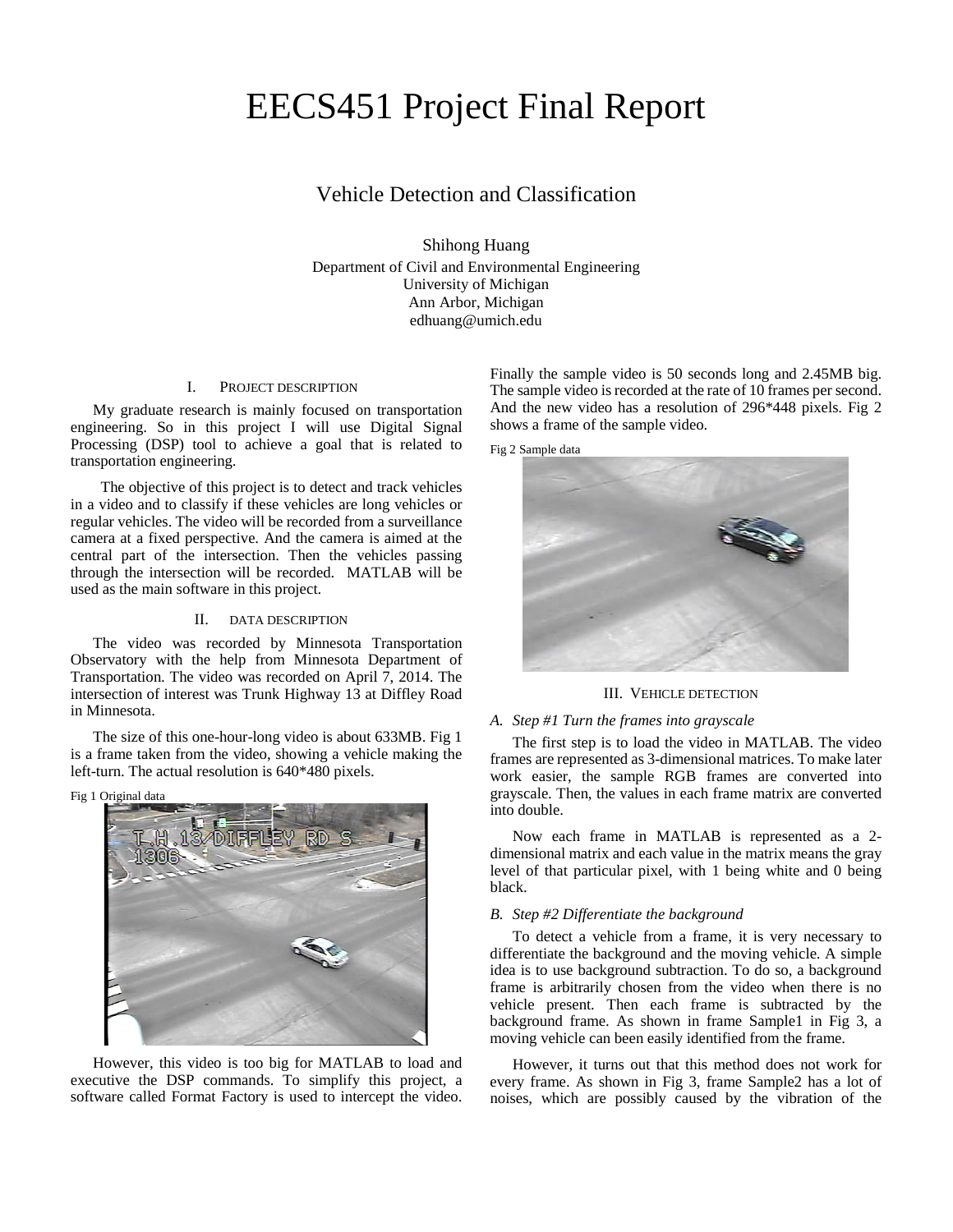surveillance camera. And this kind of noise could been seen throughout the video. Using a filter does not help solve this problem. A better way to identify the vehicles is indeed needed.

<span id="page-1-0"></span>Fig 3 Samples after subtraction





Sample<sub>2</sub>



To avoid this kind of noises, a method called Singular Value Decomposition (SVD) is used to decompose the sample video frames and to find out the background frame. SVD[1] states that an  $m * n$  matrix can be decomposed as

$$
A_{m*n} = U_{m*m} \Sigma_{m*n} V_{n*n}^T \tag{1}
$$

Where

 $A_{m*n}$  is an  $m*n$  matrix,

 $U_{m*m}$  is an  $m*m$  unitary matrix,

 $\Sigma_{m*n}$  is an  $m*n$  diagonal matrix with non-negative real numbers on the diagonal,

 $V_{n*n}^T$  is the transpose of the  $n*n$  unitary matrix  $V_{n*n}$ .

Then matrix  $A_{m*n}$  could be written as a sum of rank 1 matrices[2]

$$
A = \sigma_1 u_1 v_1^T + \sigma_2 u_2 v_2^T + \dots + \sigma_n u_n v_n^T \tag{2}
$$

Where

 $\sigma_i$  is the *i*th singular value,

 $u_i$  is the *i*th column of  $U_{m*m}$ ,

 $v_i$  is the *i*th row of  $V_{n*n}^T$ .

Each rank 1 matrix  $u_i v_i^T$  is the size of the original matrix and the singular values are ordered  $\sigma_1 \ge \sigma_2 \ge \cdots \ge \sigma_n \ge 0$ . Each one of these matrices is a mode. The original image could then be reconstructed from just a subset of modes (this is also the technique of image compression).

In this project, in order to implement the SVD tool in MATLAB, all the frames are first converted into one matrix using "reshape" command. Then SVD tool is used to decompose the matrix. Only the first mode, i.e.  $\sigma_1 u_1 v_1^T$ , is used as the background matrix. And the moving object, i.e. the vehicle, could be detected using background subtraction. The background matrix and moving object matrix are then converted back to frames, again using "reshape" command.

[Fig 4](#page-1-1) shows the result by using the SVD tool in MATLAB. The left frame is the original grayscale frame. The middle one is the background, i.e. the first mode. And the right frame is the detected vehicle by subtracting the background. Apparently this method works very well. The moving object has been clearly extracted from the original frame. And the vibration of the camera does not affect the results.

<span id="page-1-1"></span>Fig 4 SVD decomposed frame



*C. Step #3 2-D fft*

To see what happens in the frequency domain, let's take the fft of the grayscale frame. The 2-D fft is given by

$$
X[k, l] = \sum_{m=0}^{N-1} \sum_{n=0}^{N-1} x[m, n] e^{-j\frac{2\pi}{N}km} e^{-j\frac{2\pi}{N}ln}
$$
 (3)

Where

 $x[m, n]$  is the pixel of the frame.

In MATLAB, command fft2 is used to do the calculation. Besides that, we take the logarithm of the magnitude for perceptual scaling. [Fig 5](#page-1-2) shows the 2-D fft of a frame when there is no vehicle present and [Fig 6](#page-2-0) shows when there is a vehicle present. Apparently when there is a vehicle, the magnitude plot shows more "snows".

<span id="page-1-2"></span>Fig 5 2-D FFT of a frame when there is no vehicle

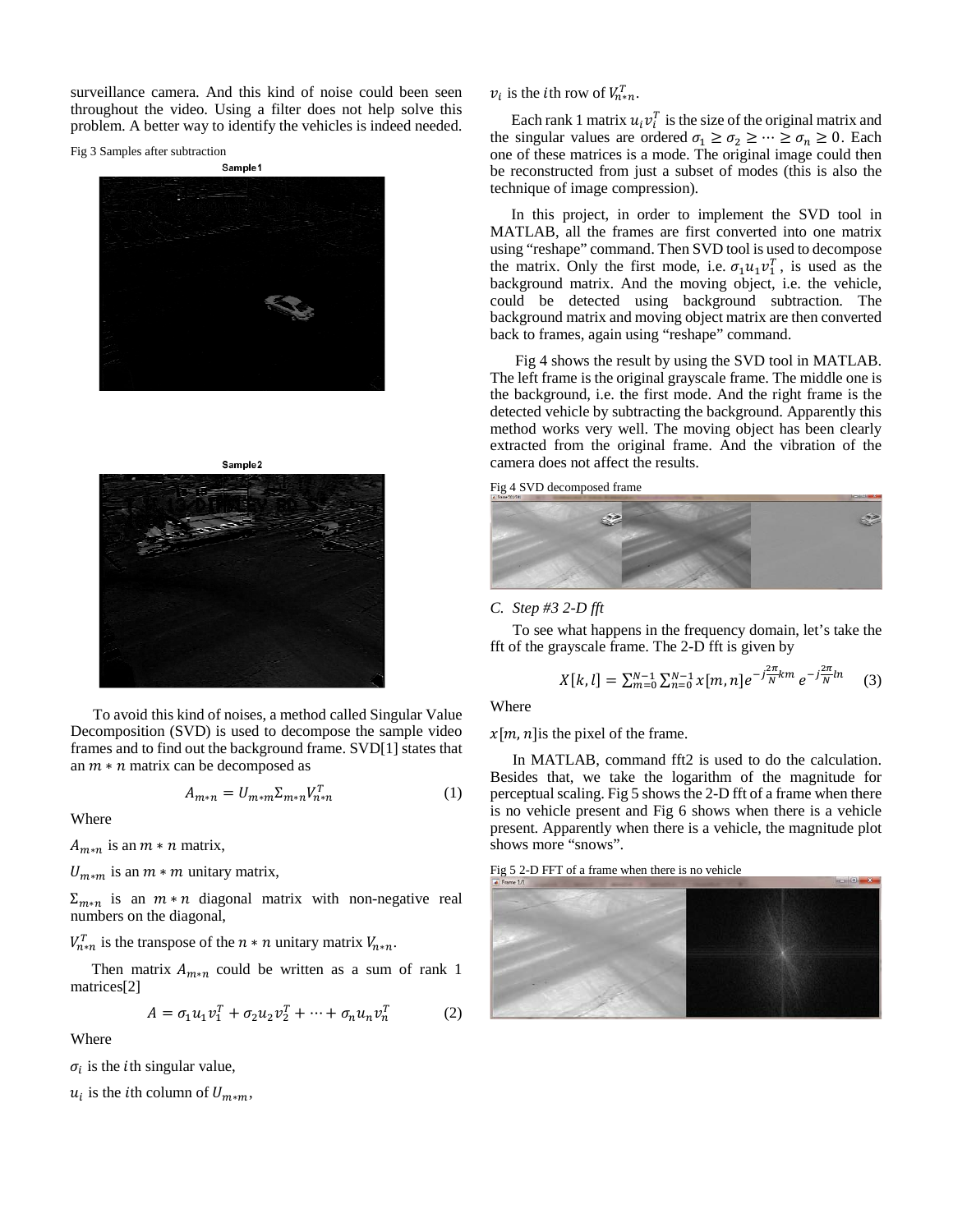<span id="page-2-0"></span>Fig 6 2-D FFT of a frame when there is a vehicle



# *D. Step #4 Filter*

It is better to filter the noises before doing anything. A 2-D Gaussian filter is used in this case.

$$
g(m,n) = \frac{1}{2\pi}e^{-m^2 - n^2}
$$
 (4)

Then the filter matrix is defined as

$$
\begin{bmatrix}\ng(-2,-2) & g(-2,-1) & g(-2,0) & g(-2,1) & g(-2,2) \\
g(-1,-2) & g(-1,-1) & g(-1,0) & g(-1,1) & g(-1,2) \\
g(0,-2) & g(0,-1) & g(0,0) & g(0,1) & g(0,2) \\
g(1,-2) & g(1,-1) & g(1,0) & g(1,1) & g(1,2) \\
g(2,-2) & g(2,-1) & g(2,0) & g(2,1) & g(2,2)\n\end{bmatrix}
$$

This is a lowpass filter.

To take 2-D convolution, we use

$$
y[m,n] = h[m,n] * x[m,n]
$$
\n
$$
= \sum_{k=-\infty}^{\infty} \sum_{l=-\infty}^{\infty} h[m-k,n-l]x[k,l]
$$
\n(5)

In MATLAB, the easy way is to use the command conv2. [Fig 7](#page-2-1) shows the filtered frame (on the right) comparing to the original frame (on the left). However, we cannot see any obvious difference. Actually the filter is not that helpful in this particular project. A reasonable guess would be that the SVD tool has already filtered some noises.

<span id="page-2-1"></span>

# *E. Step #5 Object detection and classification*

To really show that our object of interest has been found, a rectangle is put into the frame to show that a vehicle is indeed being identified. To do so, we first need to turn the right frame i[n Fig 4](#page-1-1) into a binary matrix. A threshold is set so that the each pixel is compared to the median value of the matrix plus or minus the threshold and the pixel is set either black (as the background) or white (as the object).

$$
pixel[m, n] = \begin{cases} 0, \text{ med } -t \le \text{frame}[m, n] \le \text{med } +t \\ 1, \text{ otherwise} \end{cases} (6)
$$

med is the median value of the matrix,

 $t$  is the threshold.

This process is done for every frame in the video (the median value may be different for each frame, but the threshold is the same). [Fig 8](#page-2-2) shows the frame when it is converted to binary.

<span id="page-2-2"></span>

Then, a MATLAB tool called blobAnalysis is used to help detect the object. Basically, Blob Analysis block calculates statistics for labeled regions in a binary image and the block returns quantities such as the centroid, bounding box, label matrix, and blob count[3].

In this project, the attribute BoundingBoxOutputPort is set to be true (it returns the coordinates of blob centroids), the attribute AreaOutputPort is set to be false (we do not need the area of the object), the attribute CentroidOutputPort is set to be false (we do not need the coordinates of blob centroids of the object) and the attribute MinimumBlobArea is set to be 100 (only the object that has an area of over 100 pixels will be considered as the object of interest).

Now that the blobAnalysis has been defined, it could be used to find the object in the binary frame. The information of the identified object is restored in a matrix called bbox in MATLAB. Information includes centroid, length and width of each bounding box. Then black rectangles are inserted into the frames according to bbox of each frame.

This whole process is done for each frame by using a loop function.

<span id="page-2-3"></span>Fig 9 Detecting the object



[Fig 9](#page-2-3) shows the result. The left frame is the original frame and the right frame shows the vehicle being detected.

At the up left corner there are two numbers. The first number means the number of vehicles detected in this frame and the second number means the number of long vehicle. Since we have identified the moving vehicle, the bounding box could somehow reflect the length of that vehicle. By checking the length of the bounding box, a long vehicle could be identified. In this project, a vehicle with its bounding box longer than 150 pixels is defined as a long vehicle. This definition is pretty simple and arbitrary but it works well. To differentiate a long

**Where**